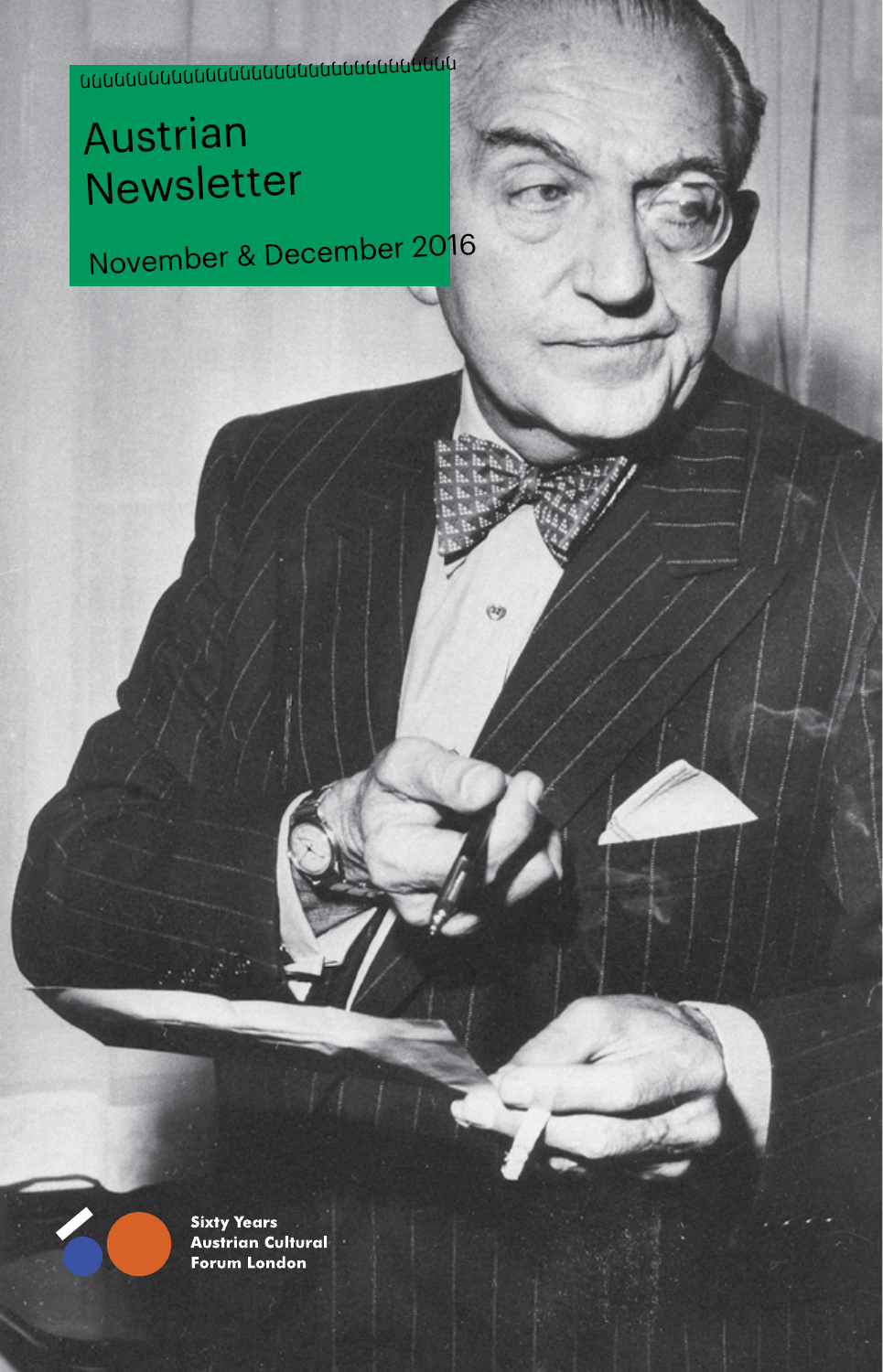# Last Chance

# Koo Jeong A: 2016 Artist of the Year

*Until Saturday 19 November, Korean Cultural Centre, London*

At her exhibition as Artist of the Year Koo Jeong A invites fellow artists to transform a solo show into a dynamic collaborative project. Among the selected artists is New York based Austrian artist Martin Roth who works with living organisms to create thought-provoking and mesmerising installations.

Info: Korean Cultural Centre UK, Grand Buildings, 1 – 3 Strand, London WC2N 5BW [www.kccuk.org.uk](http://www.kccuk.org.uk)



Installation by Martin Roth

# Feminist Avant Garde of the 1970s. Works from the Verbund Collection

### *Until Sunday 8 January 2017, The Photographers' Gallery, London*

This exhibition of works from Austria's Verbund Collection highlights the ground-breaking practices that shaped the 1970s feminist art movement and provides a timely reminder of the impact of a seminal generation of artists.

The exhibition is a rare opportunity to discover the influential work of artists including Birgit Jürgenssen, Katalin Ladik and Nil Yalter.

Info: The Photographers' Gallery, 16 – 18 Ramillies Street, London W1F 7LW [thephotographersgallery.org.uk](http://thephotographersgallery.org.uk/)

# Tender Touches

### *Until Friday 13 January 2017, ACF London*

Taking its title from a work by Austrian feminist avant-garde artist Renate Bertlmann, this exhibition presents works which examine representations of body, sexuality and relationships. The exhibition traces its development and transformation from 70s until contemporary artists' practice. The artworks tackle stereotypes of representation, fetishisation, domesticity, as wells as digitalisation and hybridity of these notions and their forms. Invited artists include Friedl Kubelka / vom Gröller (Austria), Renate Bertlmann (Austria), Eva Stenram (Sweden), Zoe Williams (UK), Julia Zastava (Russia / Austria).

*Tender Touches* is presented in connection with the Photographers' Gallery exhibition of Feminist Avant Garde works from the Verbund Collection, Vienna and thanks to the support of the Richard Saltoun Gallery.



*Tender Touches*, 1976, Renate Bertlmann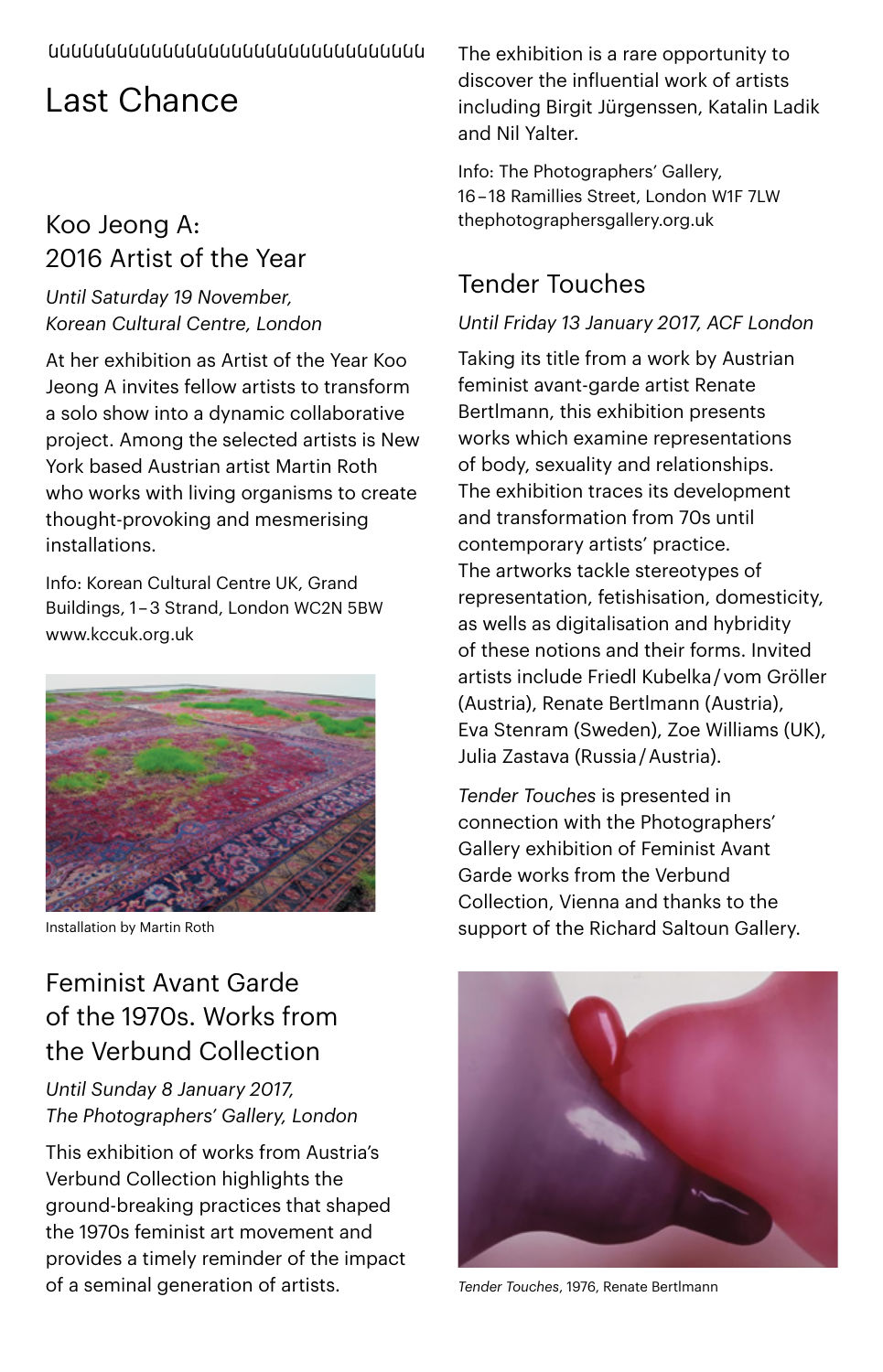# November

# Anthropology in Austria: From the 'Blue Danube' to Studying the Diversity of the World

*Tuesday 8 November, 10am, British Academy, London*

Anthropology in Austria has completely re-organised itself in recent decades, and has opened up to the world more than ever before. The Royal Anthropological Institute's day of anthropology in Austria strives to take stock of these recent developments by presenting and discussing major trends, advances, and insights in the fields of regional studies. qualitative methodologies, and topical areas of interest.

Wolfson Room, British Academy, 10 – 11 Carlton House Terrace, London SW1Y 5AH [www.therai.org.uk](http://www.therai.org.uk); This event is free, but registration is required: [austriananthropology.eventbrite.co.uk](http://austriananthropology.eventbrite.co.uk)

# A German Life

*Wednesday 9 November, 6.30pm, Odeon Swiss Cottage, London*

Brunhilde Pomsel joined the Nazi party in 1942 not because of strong conviction but because it allowed her to take a lucrative job as the secretary of Joseph Goebbels. Now 105, Pomsel gives a mesmerising account of the war years. Though she denies any wrongdoing. she has been wrestling with a persistent sense of guilt ever since the war ended. A remarkably powerful documentary that explores both the near inevitable state of becoming silent accomplices that so

many Germans found themselves in during the war, and the inner workings of the Nazi propaganda machine.

Austria, 2016, 109 mins, German with English subtitles, directed by Christian Krönes, Olaf S. Müller, Roland Schrotthofer, Florian Weigensamer

### Evi Wohlgemuth Memorial Lecture: 'Quo Vadis, Europe?'

### *Thursday 10 November, 6.30pm, ACF London*

In partnership with the Centre for German Jewish Studies at the University of Sussex, the ACF London presents this lecture in memory of Vienna-born Evi Wohlgemuth. Former Ambassador to London Dr. Eva Nowotny will give this year's lecture. She will discuss some of the most pressing issues Europe faces as well as the transatlantic relationship, Europe's role in the world and challenges of global governance. Ambassador Dr. Eva Nowotny is President of the Austrian UNESCO Commission and Chair of the Board of the University of Vienna.

# Ryu Hankil + Matija Schellander + noid

*Sunday 13 November 2016, 8pm, Café Oto, London*

In 2013, Noid and Matija Schellander travelled from Vienna to Japan, Hong Kong, China and South Korea to meet up with Ryu Hankil and other musicians. Carrying compositions, sound art pieces and workshop preparations in their luggage they collaborated with locals and performed in unusual spaces from Seoul rooftops to Osaka market stands to Hong Kong industrial buildings.

At this concert they will perform a programme of works including tracks from their first CD – 'Tokyo Office'.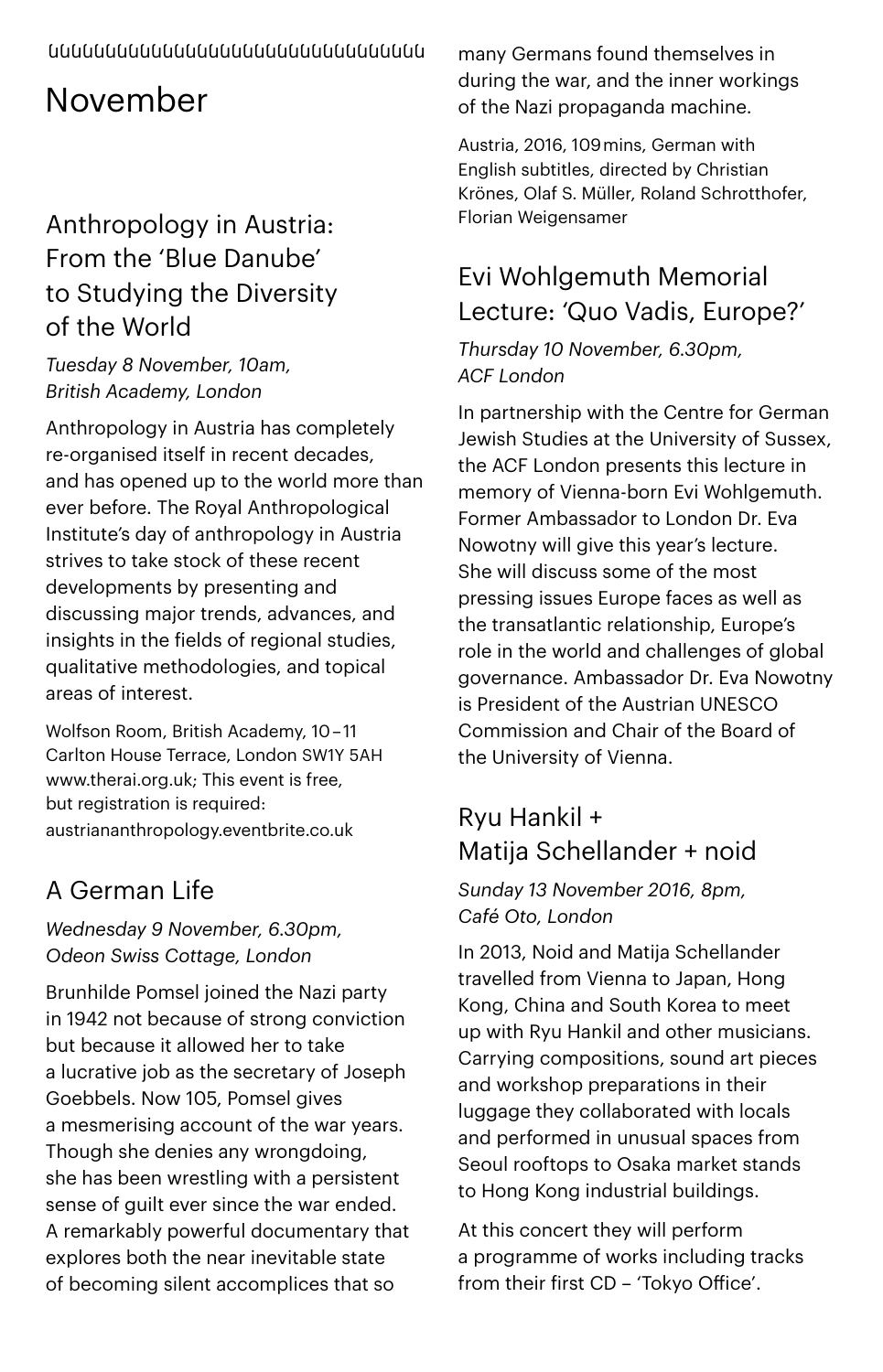Their unmusical musicality is filled with unusual sounds including a typewriter, drums, double bass, cello, jing-hu and victorian synthesizer.

Café Oto, 18 – 22 Ashwin Street, London E8 3DL; [www.cafeoto.co.uk](http://www.cafeoto.co.uk)



Ryu Hankil + Matija Schellander + noid

# Friedl vom Gröller Film Screening & Talk

*Wednesday 16 November, 7pm, ACF London*

Austrian artist and filmmaker Friedl vom Gröller (formerly Kubelka) introduces and presents a screening of her work to accompany the ACF's *Tender Touches*  exhibition. Initially known for her conceptual photographic self-portraits Friedl began making films in the late 1960s. Born in London to Viennese parents, the family returned to Vienna after the war. To date she has made over 80 films and was awarded the Austrian Kunstpreis (Art prize) for film 2016. The ACF's *Tender Touches* exhibition will also feature photos from her *Pin-Ups* series.



*Delphine de Oliveira*, directed by Friedl vom Groeller, 2009

# My Mother Medea 'Insight Discussion' & 'Unicorn Late'

*Thursday 17 November, 2pm, Unicorn Theatre, London*

Unicorn Theatre presents a special 'Insight Discussion' featuring a Q & A with Austrian playwright Holger Schober and a talk with Justin Audibert (director of *My Mother Medea*) at 2pm. The same day, Unicorn Late invites to an evening performance followed by a late bar and live music in the foyer.

Written for children 13+ years of age. *My Mother Medea* offers a completely new angle on an age old myth. The play will run until Saturday 26 November.

Unicorn Theatre, Unicorn Theatre, 147 Tooley Street, London SE1 2HZ [www.unicorntheatre.com](http://www.unicorntheatre.com)

### Colour Out of Space: International Festival of Experimental Sound and Art

*Friday 18 – Sunday 20 November, Brighton*

Austrian artist Esther Strauß has been invited to the Colour Out of Space festival to present *Mirror Walk*, a performative balade a pied. Reflecting on selfie culture, tourism and photography *Mirror Walk*  offers an artistic response to the tourist who only experiences a city through the viewfinder of their camera or smart phone. Colour Out of Space is one of the UK's leading festivals for experimental music and art.

www.colouroutofspace.org

# Meet the Composer: Georg Friedrich Haas

*Saturday 19 November, 3pm, Huddersfield Contemporary Music Festival*

This year's Huddersfield Contemporary Music Festival Composer in Residence is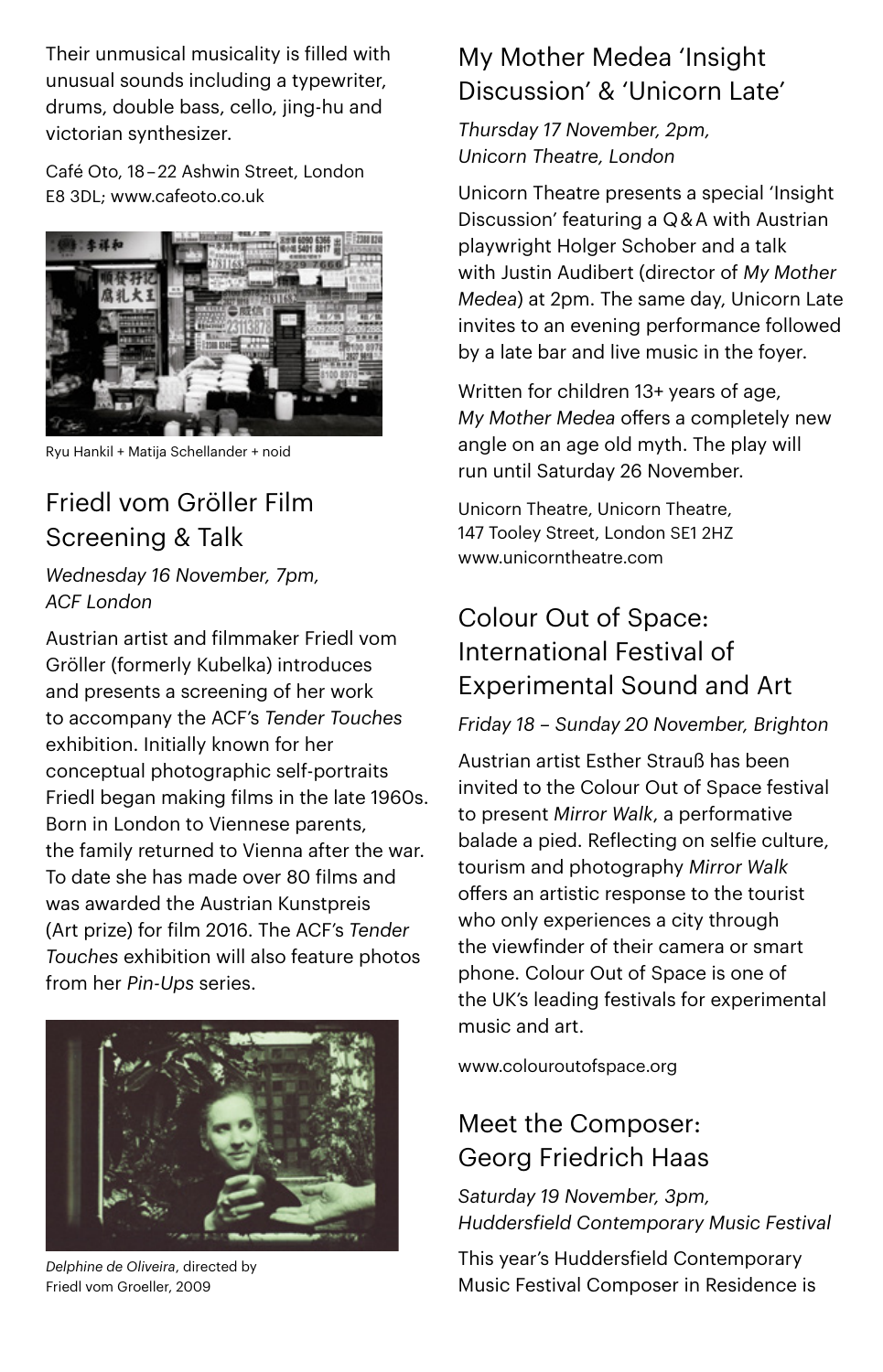Georg Friedrich Haas. Born in Graz, Austria in 1953 Haas has quietly risen to become one of the most important Austrian composers internationally, heralded by Sir Simon Rattle as having written the first 'masterpiece' of the 21st century, *in vain*, which received its UK premiere at Huddersfield in 2013.

Phipps Hall, University of Huddersfield [hcmf.co.uk](http://hcmf.co.uk/)

### The Dreamed Ones and Q & A with Director Ruth Beckermann

*Monday 21 & Tuesday 22 November, Oxford and London*

*The Dreamed Ones (Die Geträumten)*  centres on two actors, their emotions and conversations, while recording the dramatic correspondence of the poets Ingeborg Bachmann and Paul Celan. The film was awarded Best Austrian Feature Film at the 2016 Diagonale Film Festival and was also screened at this year's BFI London Film Festival. Following the screenings in Oxford and London renowned Austrian filmmaker, Ruth Beckermann, will discuss her latest film.

Austria, 2016, 89 mins, German with English subtitles, directed by Ruth Beckermann Monday 21 November, 4pm, Taylor Institution, University of Oxford; Tuesday 22 November, 6pm, King's College London, Strand campus [www.germanscreenstudies.eu/events](http://www.germanscreenstudies.eu/events)

### Radian

### *Friday 25 – Monday 28 November, UK Tour*

Viennese trio Radian have built up a formidable reputation for their incredible live performances and records, that draw influences from an impressively eclectic range of approaches and genres. The group includes Martin Brandlmayr (drums, electronics, editing and

arrangements), John Norman (bass) and Martin Siewert (guitar, lapsteel, electronics).

www.radian.at



Radian

### Homo Sapiens

*Saturday November 26, Curzon Bloomsbury, London*

*Homo Sapiens*, directed by acclaimed documentarian Nikolaus Geyrhalter, is a film about the finiteness and fragility of human existence and the end of the industrial age. Powerful images of empty spaces, ruins, cities increasingly overgrown with vegetation and crumbling asphalt: the areas we currently inhabit, though humanity has disappeared. Now abandoned and decaying, gradually reclaimed by nature after being taken from it so long ago.

Austria, 2016, 94 mins, directed by Nikolaus Geyrhalter; Bertha DocHouse Screen, Curzon Bloomsbury, The Brunswick, London WC1N 1AW; [dochouse.org](http://dochouse.org) 



Still from *Homo Sapiens* by Nikolaus Geyrhalter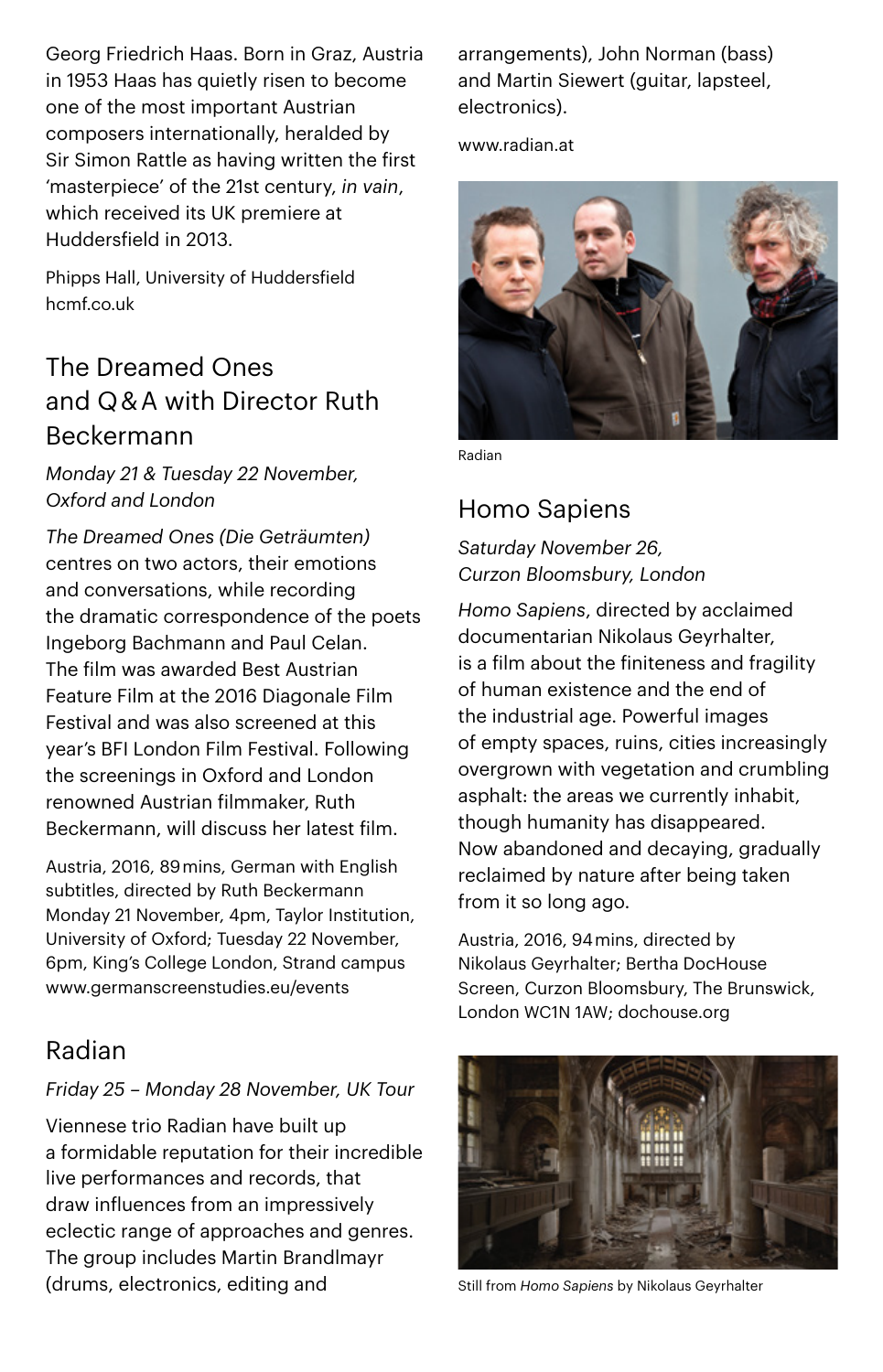# December

# Austrian Christmas Concert

*Saturday 10 December, 6:30pm, St Mary at Hill, London*

After last year's success, we are delighted once again to be holding a Christmas service for the Austrian community, with traditional Austrian carols, music and readings in German, with mulled wine and Vanillekipferl served afterwards. Music features full choir, organ, trumpet and soprano. Bring the whole family and your friends!

St. Mary at Hill, Lovat Lane, London EC3R 8EE [www.stmary-at-hill.org](http://www.stmary-at-hill.org/) 

# Rafael Fingerlos: Fürstenthal Lieder – CD Presentation

### *Monday 12 December, 6pm, ACF London*

This special CD presentation brings together a programme of Lieder by composers who emigrated to the UK and USA in the 1930s. Rafael Fingerlos, a renowned Austrian baritone will be joined by Sascha El Mouissi on piano.



Rafael Fingerlos

Produced by Michael Haas, the idea for the CD began during a conversation between Fingerlos and Haas in a Viennese Kaffeehaus. The result of this discussion is 'Fürstenthal', a polished and engaging programme of works.

# 'Identities Under Threat: the Ethno-national Under Scrutiny' Showcasing recent research on East-Central Europe, c. 1900 – present

*Tuesday 13 December, 7pm, Romanian Cultural Institute, London*

In February 2016, the Romanian Cultural Institute hosted a joint event with the Polish Cultural Institute and ACF London on the theme of 'Identities In-between: the Ethno-national Under Scrutiny: East-Central Europe, c. 1900 – present'. This second event proposes to build further on the theme and showcase new topics. The focus remains on cases from the region where liminal, marginal or complex historical cases challenge the dominant discourse of identity as defined in very narrow ethnic terms, both in the late 19th and early 20th centuries, and with echoes today.

Romanian Cultural Institute, 1 Belgrave Square, London SW1X 8PH www.icr-london.co.uk

The ACF London would like to thank all the artists, participants and partners who contributed to our 60th anniversary and to our wonderful audience and friends of the ACF who joined in the celebrations!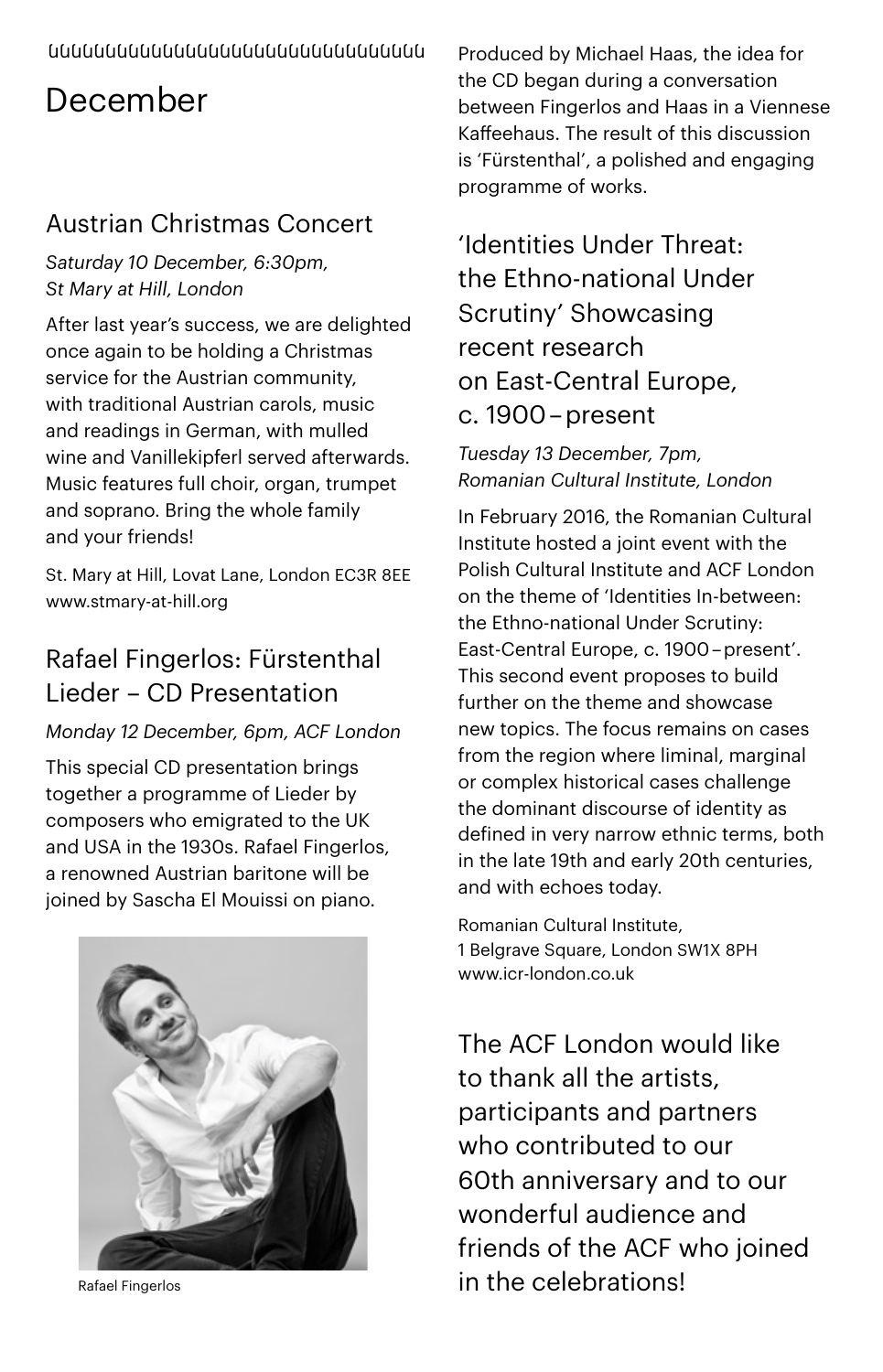# Still from *Le Mépris,* 1963<br>Frill 1723 LOING FFILLE - <sub>egg</sub>g<br>in America

When legendary filmmaker Fritz Lang died in Hollywood in 1976 he was considered one the greatest expressionist directors of all time, however his American career remains greatly underappreciated. 2016 marks the 40th anniversary of his death, and on this occasion CineClub presents a special season of Lang's American oeuvre.

At the end of the twenties the Vienna-born Lang was a giant in cinema, with prestige enough to make films on whatever scale he wished. With the rise of the Nazis in Germany Lang fled

first to Paris and then to the USA. In America Lang made a remarkable number of genre films within the codes and constraints of Hollywood. This could be a story of artistic frustration and decline. But something like the opposite is true. We can see it in his great noir films. Far from being solely entertainment, it is clear that noir can find poetry in the moral, psychological and social truths of a society. In accomplishing that, these Lang films are only rivalled by Hitchcock.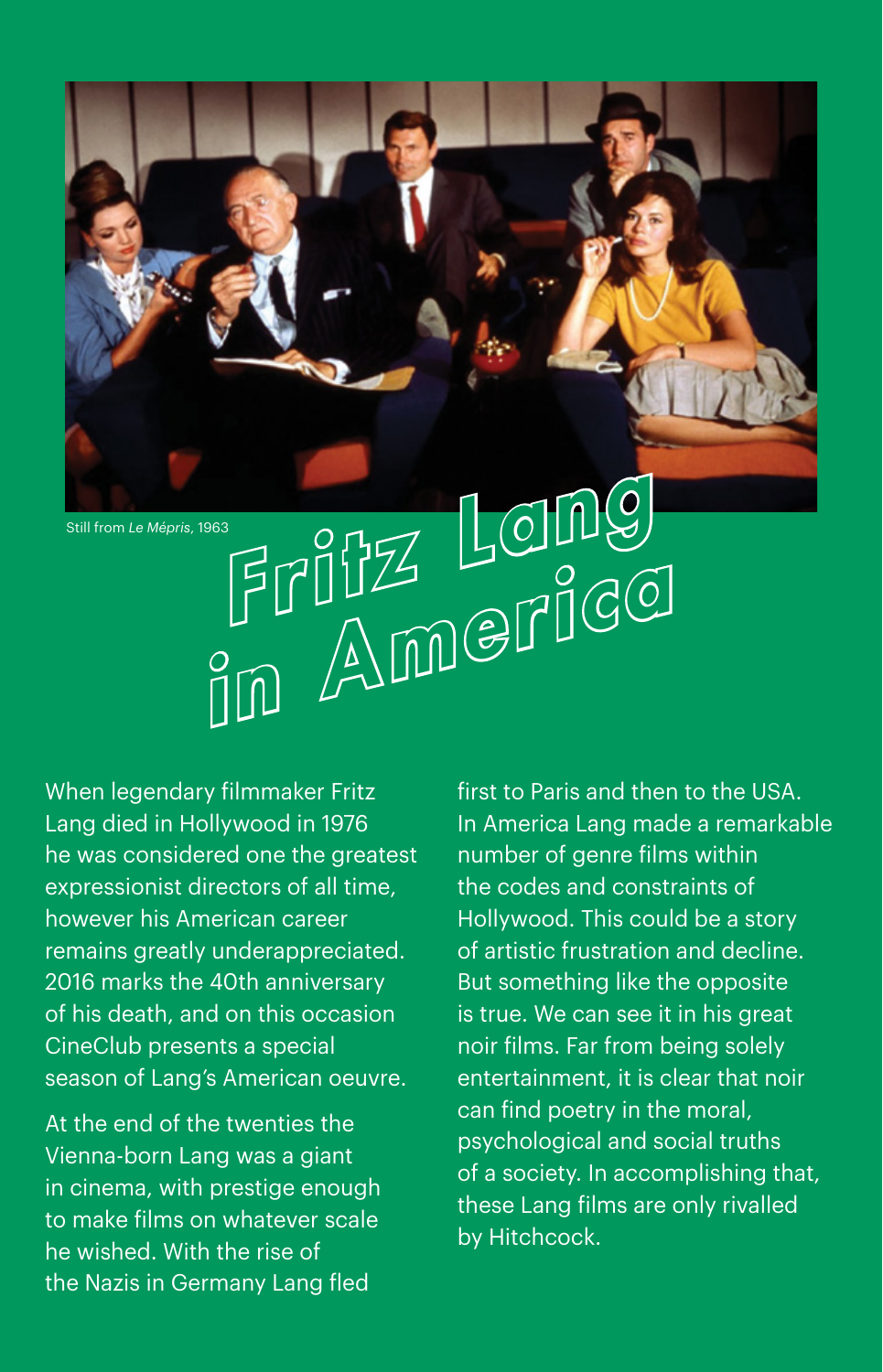### Opening Film & Reception: You Only Live Once

### *Wednesday 2 November, 7pm, ACF London*

Featuring depression-era Hollywood stars Henry Fonda and Sylvia Sidney, *You Only Live Once* manages to achieve a rare balance between hard-edged social commentary, a moving love story, and expressive visual design. The film tells the story of ex-convict Eddie Taylor, who struggles with rejection from society upon his release from prison. Despite his wife Joan's constant support, all seems lost when Eddie is accused and convicted of a fatal armed robbery. Alan Bernstein from the London Film School will introduce the season and speak about the film's significance.

USA, 1937, 86 mins, English, directed by Fritz Lang



Still from *You Only live Once*, 1937

### Hangman Also Die!

### *Tuesday 8 November, 7pm, ACF London*

Based on a screenplay by Berthold Brecht and with music composed by Hanns Eisler, Fritz Lang's *Hangman Also Die!* constitutes one of the most influential collaborations by prominent refugees from the Nazi regime in America. Resistance to the Nazis is also a central theme in this classic film noir. The plot is loosely based on the reallife assassination of the Nazi Reichsprotektor Reinhard Heydrich of occupied Prague, also known as 'The Hangman'.

USA, 1943, 135 mins, English, directed by Fritz Lang Still from *Woman in the Window*, 1944

### Ministry of Fear

### *Thursday 17 November, 7pm, ACF London*

Britain during the Blitz: Stephen Neale is on his way to London after being released from a mental asylum. While he is waiting for his train Neale decides to visit a seemingly innocent village fair. But he soon finds himself caught in the web of a sinister underworld when he receives an item that was meant for a Nazi agent. Fritz Lang's adaption of Graham Greene's novel by the same name is an unpredictable thriller, presenting a dark world overshadowed by war and paranoia.

USA, 1944, 86 mins, English, directed by Fritz Lang

### The Woman in the Window

### *Thursday 24 November, 7pm, ACF London*

Richard Wanley is a happily married psychology professor who studies criminal minds. While his family is away on summer vacation, Richard has a fateful encounter with a beautiful woman whose portrait he sees hanging in a shop window. This fateful encounter eventually embroils Richard in a murder case and cover-up.

USA, 1944, 107 mins, English, directed by Fritz Lang

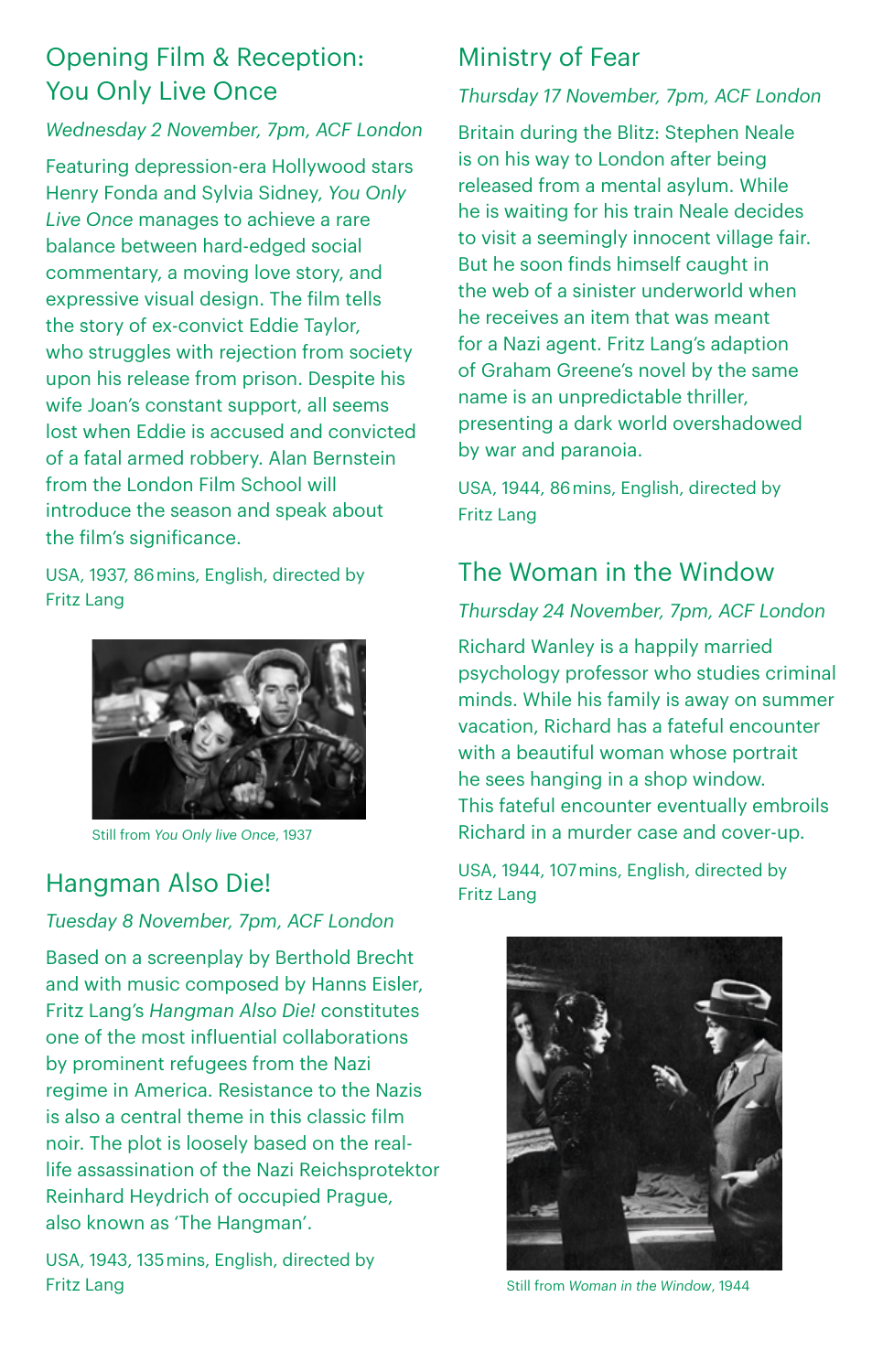### Secret Beyond the Door

### *Thursday 1 December, 7pm, ACF London*

Celia is a wealthy but lonely heiress, who attempts to distract herself by travelling to Mexico. On vacation she meets the charming architect Mark. The two get married in haste and spend a beautiful honeymoon together. As time passes, Mark's darker side is revealed and Celia uncovers his bizarre past and the curious death of his first wife. *Secret Beyond the Door* is Fritz Lang at his best, and he excels at creating a dark and haunting atmosphere in this melodrama.

USA, 1947, 99 mins, English, directed by Fritz Lang



Still from *Secret Beyond the Door*, 1947

# The Big Heat

### *Monday 5 December, 7pm, ACF London*

Persistence is Dave Bannion's best quality as a policeman. He is courageous, incorruptible and fearless. However, in his mission to fight organised crime, he loses himself and gradually becomes obsessive and ruthless. Despite warnings from his superiors, Bannion continues investigations outside of his jurisdiction and finds himself in a labyrinth of lies and corruption. Far from a classical hero, he repeatedly sacrifices the lives of his informants, and ultimately fails to keep up the delicate line he drew between his domestic life and the violent outside world.

USA, 1953, 89 mins, English, directed by Fritz Lang

### Human Desire

### *Tuesday 13 December, 7pm, ACF London*

*Human Desire* is Fritz Lang's American take on Émile Zola's 1890 novel *La Bête humaine*. Deceit, lies and violence dominate the story in which Korean War veteran Jeff Waren returns to his job as a railroad engineer. He quickly succumbs to his boss's wife, Vicki Buckley, with whom he starts an affair. Thus begins a tangled web of suspicion, sex and murder, involving Vicki and her brutish husband Carl.

USA, 1954, 90 mins, English, directed by Fritz Lang



Still from *Human Desire*, 1954

# Le Mépris

### *Thursday 15 December, 7pm, ACF London*

Bringing together Fritz Lang, Jean-Luc Godard, and Brigitte Bardot *Le Mépris* is a tour de force of 20th century filmmaking. The film tells two stories at once. It comments on the film industry and its constant conflict between artistic expression and commercial opportunity: Fritz Lang, who plays himself, is hired by a wealthy American producer to direct an adaptation of Homer's *Odyssey*. However, he quickly grows dissatisfied with Lang's ambition to make an art film and hires Paul to rewrite the script. In the process of reworking the story, Paul and his wife Camille drift apart, displaying parallels to both, the *Odyssey* itself and to Godard's own relationship with his wife.

USA, 1963, 102 mins, English, directed by Jean-Luc Godard